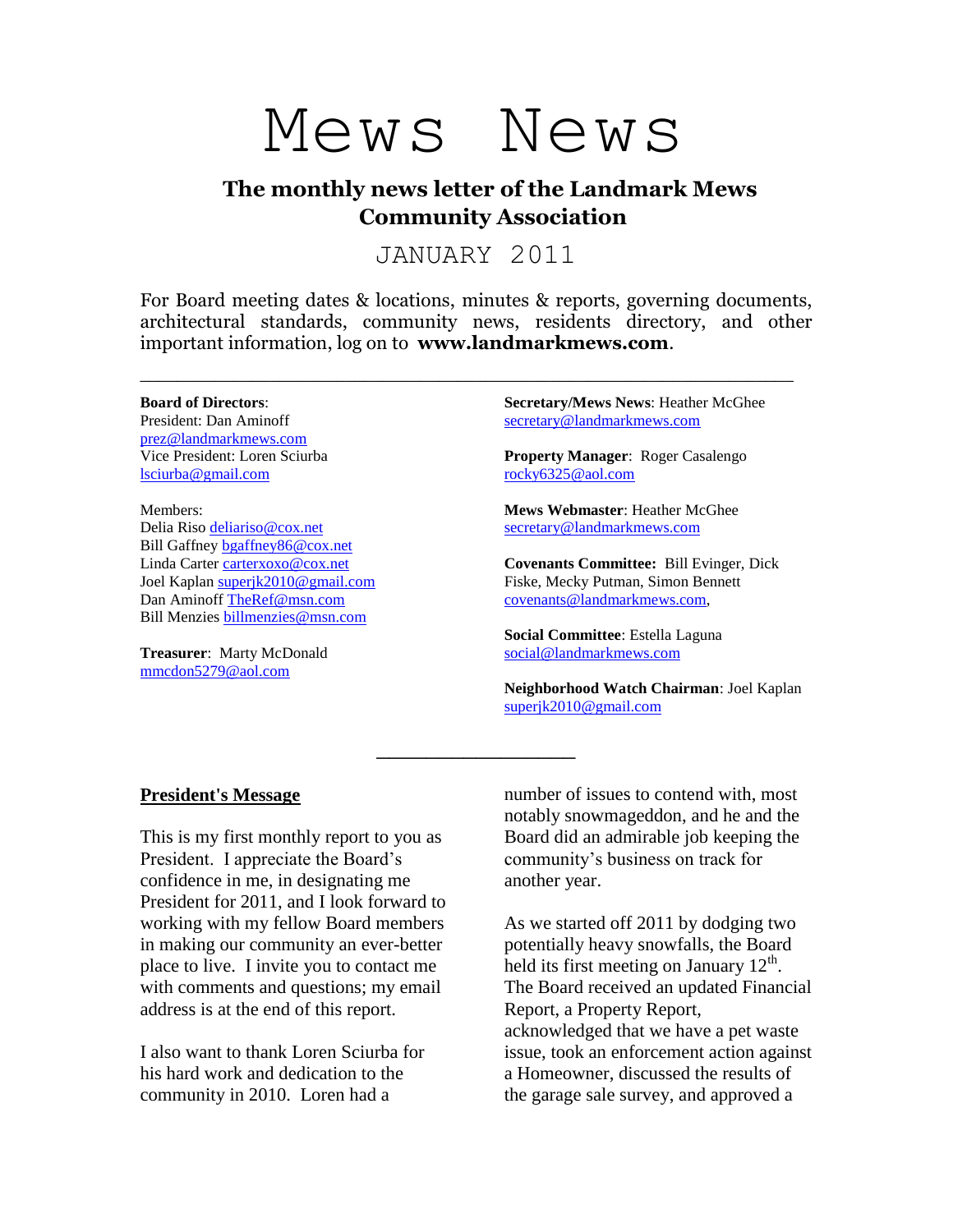resolution affirming that individual garage sales are allowed within the community.

#### *Financial Report*

Treasurer Marty McDonald updated the Board. The final numbers for 2010 came in well under budget, despite having exceeded the amount we budgeted for snow. 2011 is the year for our next Reserve Analysis, as required by Virginia law every five years. Marty has begun receiving letters of interest from companies that provide the analysis, so that we can send out a formal Request for Proposal in February. The Reserve Analysis not only looks at the Association's financial condition, but provides us with an assessment as to the remaining time before we need to undertake major projects, such as our roads, curbs, gutters, and lighting. It is a comprehensive evaluation of our infrastructure's condition and scheduled replacement.

#### *Property Report*

Property manager Roger Casalengo updated the Board. We did not undertake many projects in 2010, however, Roger outlined a host of items on his project agenda for 2011. These items include, tree trimming in the alleys, pointing on the brick wall, Berm beautification, lighting, and the Manchester entranceway. Our Landscape Advisory Committee provided a report to the Board in December of 2009. While several of the items on their list have been completed, the Committee will provide an updated report to the Board in March of this year. We hope to include several of their recommendations in this year's project list.

#### *Pet Waste*

We have a pet waste issue in the community and it is an ongoing problem. I am certain that the majority of the waste left on The Berm and other places within the community is left by dog walkers living elsewhere, and this is an issue I plan to address with the adjacent Homeowner's Associations. Unfortunately, we also have a few Mews residents who are not diligent about picking up after their pets. The responsibility of owning a pet continues past your own walls. It is simply inconsiderate and rude to leave pet waste out in our public areas or worse, on someone's private property. Finally, it is not okay to simply let a pet out through your yard fence to take care of business and leave the waste. The Board is taking this issue very seriously and will take further action against anyone who willfully disregards our rules and common consideration with regard to pet waste.

#### *Homeowner Dues*

The Association has the responsibility to collect dues from all of our Homeowners. It is the dues that fund our budget and keep our community looking as great as it does. However, there are some Homeowners who feel they no longer need to pay dues once they put their property up for sale. Given the current economic conditions, a home may take several months to sell. Not necessarily due to market conditions, but most likely due to issues relative to the financing that exists on a particular home. Your Board is diligent about pursuing all legal actions associated with residents that do not pay their dues for whatever reason. The Association's remedies include filing a lien against a property or pursuing a civil judgment against a Homeowner. At our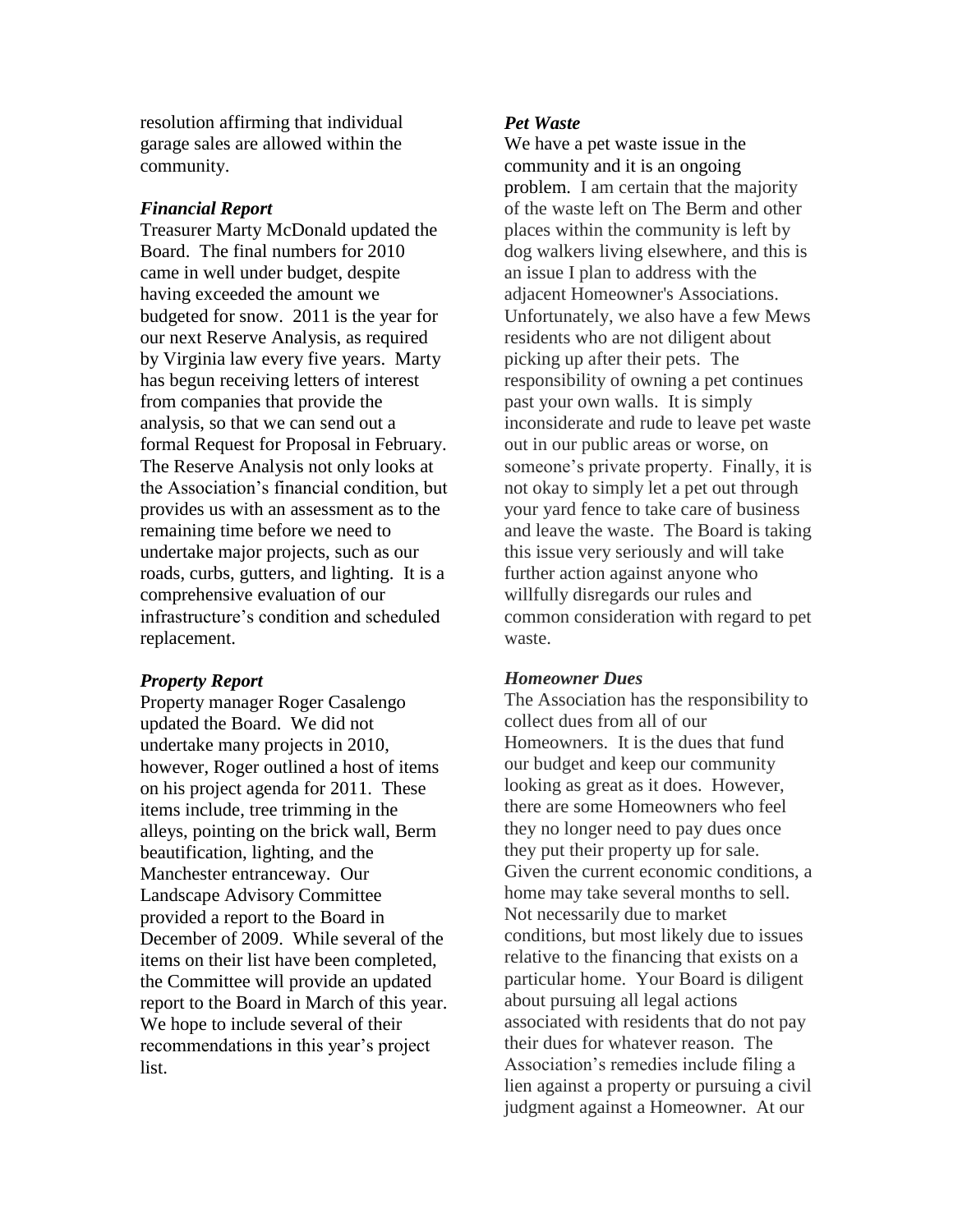January meeting, we voted to file a lien against one such Homeowner's property.

#### *Garage Sales*

The Board discussed the results of the recent garage sale survey. The results of this unscientific survey were as follows:

# **Yes No**

**22 31** I support individual garage sales within Landmark Mews walls **26 26** I support a community garage sale within Landmark Mews walls

**31 21** I support a community garage sale outside Landmark Mews walls

The Board received only 53 responses. That means that 95 Homeowners *and* all of the renters did not respond to the survey. In considering how to respond, the Board looked to what its core interest is in regulating activities on a resident's own property: Resident safety and ensuring compliance with rules applicable to any other visitors, the same considerations as for any other social event a resident might have at his or her home. This means complying with prohibitions of onstreet parking and visitor parking rules. Otherwise, the Board does not want to tell homeowners what they can and cannot do on their private property. After reviewing the results and some discussion amongst the attendees, the Board approved a resolution (5-0) that affirms the ability for Homeowners to hold an individual garage sale with the following restrictions:

1. A notice to the Board Secretary no less than 15 days prior to a garage sale indicating the hours of the sale and a certification that the Homeowner will

abide by the rule adopted by the Association herein with regard to individual garage sales and will abide by the Visitor and On-Street parking restrictions.

2. Items may not be placed out for sale in a driveway prior to 6:00 AM and may not remain out for sale later than 6:00 PM.

3. Garage sales may only be held on a Saturday or Sunday. The Board did not address community-sponsored garage sales at this meeting.

We heard several objections to holding garage sales – whether by individuals or community, but do not believe they are meritorious. Essentially, they boil down to opposition to inviting "strangers" into the community who will "cause crime." If we are going to bar "strangers," it would require that we also prohibit estate sales, Realtor ® "open houses," and all contractors. All include "strangers" who could commit crimes. Last year, when this matter first arose, we checked this assertion with the Fairfax County Police. They told us they had never investigated a crime with the genesis being a garage sale, nor had they heard this theory before.

With having had an almost year-long discussion of this issue, the Board believed it was past time to put it to rest.

## *Slow it Down while Driving in the Community*

I would like to appeal to Homeowners to please slow down while driving in the community and to please obey the Stop signs. During these winter months when the roads are slick, it is especially important to slow down and obey the signage. We have both children and the elderly living in the community, and it is